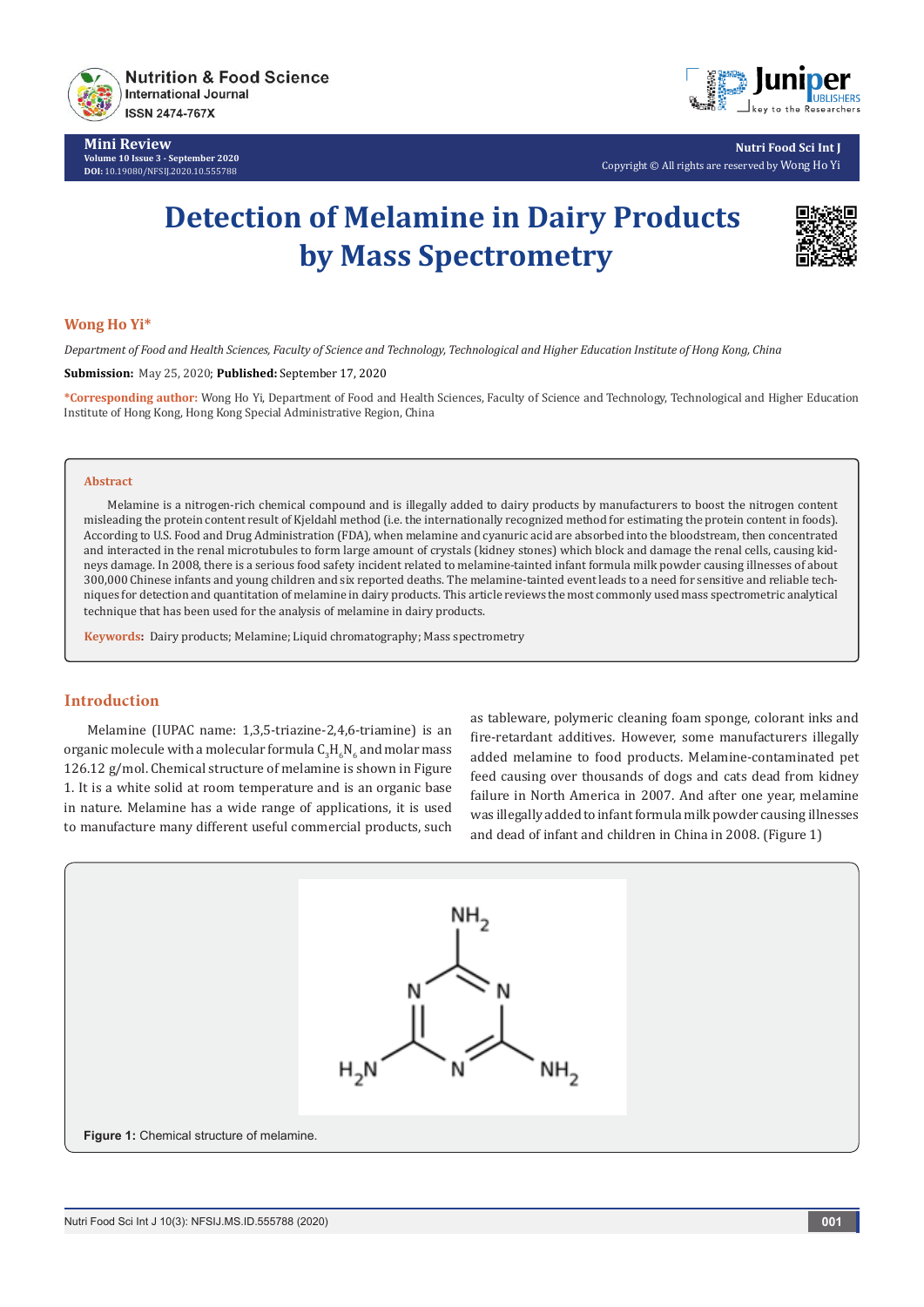The regulation of melamine in food is that World Health Organization (WHO) set the tolerable daily intake (TDI) for melamine at 0.2 mg/kg of body weight per day. The Chinese Administration of Quality Supervision, Inspection and Quarantine has reported that the melamine content in dairy products determined was up to 6200 mg/kg which is over thirty thousand times of the melamine limit set by WHO [1]. Dairy products are food products that produced from milk. There are various dairy products in the market, such as milk, powdered milk, infant formula milk powder, ice-cream, butter, cheese and yogurt. According to United States Food and Drug Administration [2], the quality control methods for dairy products involve three major tests: Salmonella test, phosphatase test and penicillin test. Negative results must be obtained from these tests to ensure the dairy products are absence of Salmonella, phosphatase and penicillin. Salmonella is bacteria that can cause typhoid fever, paratyphoid fever, foodborne illness and human death [3]. Phosphatase is used as an indicator in dairy products because the destruction of phosphatase in dairy products coincides with the heat treatment used to kill Mycobacterium tuberculosis and other pathogenic organisms [4]. While penicillin is a group of antibiotics derived from penicillium fungi, it can cause penicillin allergy to human such as anaphylaxis, hives, below-the-skin swelling and asthma symptoms [5]. However, melamine test does not involve in the quality control methods for dairy products. The purpose of illegally adding melamine to dairy products by manufacturer is to elevate the apparent nitrogen content to give a false protein content result of Kjeldahl test method. There are various methods available for the detection of melamine in dairy products, for examples, micellar electrokinetic chromatography (MEKC), enzyme-linked immunosorbent assay (ELISA), liquid chromatography with photodiode-array detection (LC-PAD), gas chromatography with mass spectrometry (GC-MS) and liquid chromatography with mass spectrometry (LC-MS) [6].

Mass spectrometric methods are widely used to analyze

melamine in dairy products in the world. It is because it can provide high sensitivity and high resolution. Mass spectrometry is a powerful analytical technique that analyze sample by ionizing the sample and detecting the ions according to their mass-tocharge ratios [7,8]. The molecular mass, molecular formula and concentration of sample can be determined from the mass spectrum obtained by mass spectrometry. It is excellent for both qualitative and quantitative analysis. Moreover, mass spectrometer is usually coupled with liquid or gas chromatography, LC-MS or GC-MS to analyze sample mixture. The mass spectrometer acts as a detector for the chromatography. Sample components that separated by chromatography are then analyzed by the mass spectrometer. The mass spectrum obtained is a plot of ion intensity against m/z ratio. The m/z ratio of molecular ion and fragment ions can provide structural information of the sample molecule for identification. And the ion intensity is proportional to the concentration of the sample molecule that can be used for quantitative analysis. The results obtained from mass spectrometry are high in accuracy and precision. This review is aimed to present an overview of the detection of melamine in dairy products by mass spectrometry. The most widely used mass spectrometric method, i.e. liquid chromatography with mass spectrometry (LC-MS) is discussed.

## **Discussion**

In order to determine melamine in dairy products, liquid chromatography coupled with mass spectrometry (LC-MS) is the preferred method because this technique can give a high selectivity, sensitivity and reproducibility. The analytical ability of this technique can also be enhanced by using tandem mass spectrometry  $MS/MS$  or  $MS<sup>n</sup>$  which can prevent false positive results, and hence precise, accurate and more reliable identification and quantification results can be obtained [9]. Good adaptability is also one of the advantages that using mass spectrometry to determine melamine in dairy products because mass spectrometry can be applied to the same analyte in different matrices of dairy products [10].

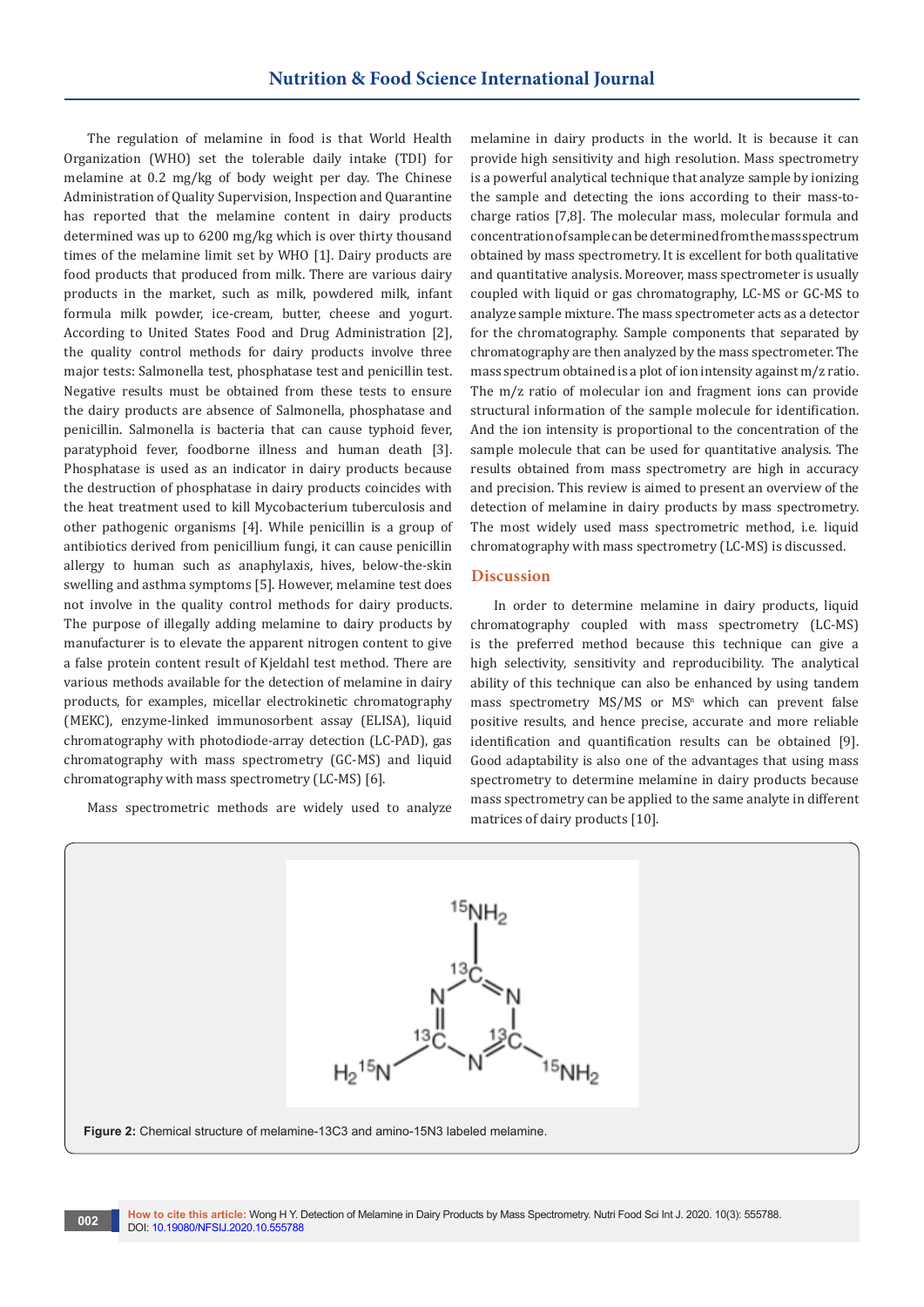Liquid chromatography with tandem mass spectrometry (LC-MS/MS) analysis is the most commonly used method for determination of melamine in dairy products. By using internal standard method, melamine- ${}^{13}C_3$  and amino- ${}^{15}N_3$  labeled melamine (its chemical structure is shown in figure 2) is used as the internal standard to enhance the sensitivity and accuracy by reducing errors from the matrix effect or enhancement effects during mass analysis [11]. The internal standard used should be a compound with similar chemical and physical properties, but different mass as compared to the compound to be measured. A calibration curve is obtained by measuring samples containing the fixed quantity of the internal standard and increasing quantities of the melamine. The sample to be quantified is then measured with a constant quantity of internal standard added to it. Finally, the unknown concentration of melamine in the dairy products can be calculated from the calibration curve. (Figure 2)

Dairy products such as infant formula milk powder is a challenge to analysis because it is a very complicated biological samples that composed of different nutrients, including carbohydrates, proteins, fats, linoleic acid, vitamins A, C, D, E, K, thiamin (B1), riboflavin (B2), B6, B12, niacin folic acid, pantothenic acid, minerals calcium, magnesium, iron, zinc, manganese, copper, phosphorus, iodine, sodium chloride, potassium chloride and etc [13]. Since dairy products are very complex matrices, it generally needs different sample pre-treatment and cleanup procedures before the melamine analysis [14]. Table 1 showed that the experimental results of LC-MS/MS method for the quantitative determination of melamine in milk-based infant formula. The LC-MS/MS results demonstrated good recovery, relative standard deviation and limit of detection (LOD). It is a very accurate and precise method used to determine melamine in dairy products [15].

#### **Conclusion**

Melamine is a useful ingredient that can be synthesized into different materials for different uses. The most commonly used melamine product in the daily life is melamine-formaldehyde tableware which is a durable and hard thermosetting plastic with water and acid resistant properties. However, some manufacturers illegally added melamine to food, such as pet food, dairy products and infant formula milk powder in order to boost the nitrogen content misleading the protein content result of Kjeldahl method. These kinds of illegal action cause illnesses and dead of many pets, infant and children. Acute toxicity of melamine can cause nausea, diarrhea and vomiting. While chronic toxicity of melamine usually results in kidney stone formation and kidneys failure. Melamine usually interacts with its by-product cyanuric acid to melamine cyanurate which is more toxic than either melamine or cyanuric acid alone causing the problem worse. The melamine-tainted events lead to a need for sensitive and reliable techniques for detection and quantitation of melamine in dairy products. The testing method for determining melamine in dairy products based on U.S. FDA LC-MS/MS method is still the most commonly used method for melamine determination in the world until nowadays because of its high sensitivity and high accuracy and precision.

### **References**

- 1. World Health Organization (WHO) (2009) Melamine contamination event.
- 2. US Food and Drug Administration (2009) Melamine contamination in China.
- 3. Ryan KJ, Ray CG (2004) Sherris Medical Microbiology. McGraw Hill 4: 362-368.
- 4. Stabel JR, Lambertz A (2004) Efficacy of pasteurization conditions for the inactivation of mycobacterium paratuberculosis in milk. Food Pro 12: 2719.
- 5. More D (2012) Penicillin, Amoxicillin and Cephalosporin Allergy.
- 6. [Chu WS, Chan M, Cheung TC, Wong YC \(2010\) Review of analytical](https://www.sciencedirect.com/science/article/abs/pii/S0165993610001858)  [techniques used in proficiency-testing programs for melamine in](https://www.sciencedirect.com/science/article/abs/pii/S0165993610001858)  [animal feed and milk. Anal Chem 29\(9\): 1014-1026.](https://www.sciencedirect.com/science/article/abs/pii/S0165993610001858)
- 7. Wong HY, Wong MYM, Hu B, So PK, Chan CO, et al. (2018) Rapid differentiation of Ganoderma species by direct ionization mass spectrometry. Anal Chim Acta 999: 99-106.
- 8. [Wong HY, Hu B, So PK, Chan CO, Mok DKW, et al. \(2016\) Rapid](https://www.unboundmedicine.com/medline/citation/27619090/Rapid_authentication_of_Gastrodiae_rhizoma_by_direct_ionization_mass_spectrometry_)  [authentication of Gastrodiae rhizoma by direct ionization mass](https://www.unboundmedicine.com/medline/citation/27619090/Rapid_authentication_of_Gastrodiae_rhizoma_by_direct_ionization_mass_spectrometry_)  [spectrometry. Anal Chim Acta 938: 90-97.](https://www.unboundmedicine.com/medline/citation/27619090/Rapid_authentication_of_Gastrodiae_rhizoma_by_direct_ionization_mass_spectrometry_)
- 9. [Lehotay J, Mastovska K, Amirav A, Fialkov AB, Alon T, et al.](https://www.sciencedirect.com/science/article/abs/pii/S0165993608002173)  [\(2008\) Identification and confirmation of chemical residues by](https://www.sciencedirect.com/science/article/abs/pii/S0165993608002173)  [chromatography-mass spectrometry and other techniques. Anal Chem](https://www.sciencedirect.com/science/article/abs/pii/S0165993608002173)  [27\(11\): 1070-1090.](https://www.sciencedirect.com/science/article/abs/pii/S0165993608002173)
- 10. [Andersen WC, Turnipseed SB, Karbiwnyk CM, Clark SB, Madson MR,](https://pubmed.ncbi.nlm.nih.gov/18494486/)  [et al. \(2008\) Determination and confirmation of melamine residues in](https://pubmed.ncbi.nlm.nih.gov/18494486/)  [catfish, trout, tilapia, salmon, and shrimp by liquid chromatography](https://pubmed.ncbi.nlm.nih.gov/18494486/)  [with tandem mass spectrometry. Agric Food Chem 56\(12\): 4340-4347.](https://pubmed.ncbi.nlm.nih.gov/18494486/)
- 11. [Varelis P, Jeskelis R \(2008\) Preparation of \[13C3\]-melamine and](https://pubmed.ncbi.nlm.nih.gov/18608503/)  [13C3]-cyanuric acid and their application to the analysis of melamine [and cyanuric acid in meat and pet food using liquid chromatography](https://pubmed.ncbi.nlm.nih.gov/18608503/)[tandem mass spectrometry. Food Addit Contam 25\(10\): 1208-1215.](https://pubmed.ncbi.nlm.nih.gov/18608503/)
- 12. Desmarchelier A, Cuadra MG, Delatour T, Mottier P, Agric J (2009) LC-MS/MS method for the simultaneous quantitative determination of melamine and cyanuric acid in infant formula and raw cow's milk. Food Chem 57: 7186-7193.
- 13. Blachford ED, Cengage G (2009) Baby formula.
- 14. [Antignac JP, Wasch K, Monteau F, Brabander HF, Andre F, et al. \(2005\)](https://www.sciencedirect.com/science/article/abs/pii/S0003267004011158)  [The ion suppression phenomenon in liquid chromatography-mass](https://www.sciencedirect.com/science/article/abs/pii/S0003267004011158)  [spectrometry and its consequences in the field of residue analysis.](https://www.sciencedirect.com/science/article/abs/pii/S0003267004011158)  [Anal Chim 529\(1-2\): 129-136.](https://www.sciencedirect.com/science/article/abs/pii/S0003267004011158)
- 15. [D'Agostino PA, Hancock JR, Chenier CL, Lepage CR \(2006\) Liquid](https://pubmed.ncbi.nlm.nih.gov/16480731/)  [chromatography electrospray tandem mass spectrometric and](https://pubmed.ncbi.nlm.nih.gov/16480731/)  [desorption electrospray ionization tandem mass spectrometric](https://pubmed.ncbi.nlm.nih.gov/16480731/)  [analysis of chemical warfare agents in office media typically collected](https://pubmed.ncbi.nlm.nih.gov/16480731/)  [during a forensic investigation. Chromatogr A 1110\(1-2\): 86-94.](https://pubmed.ncbi.nlm.nih.gov/16480731/)